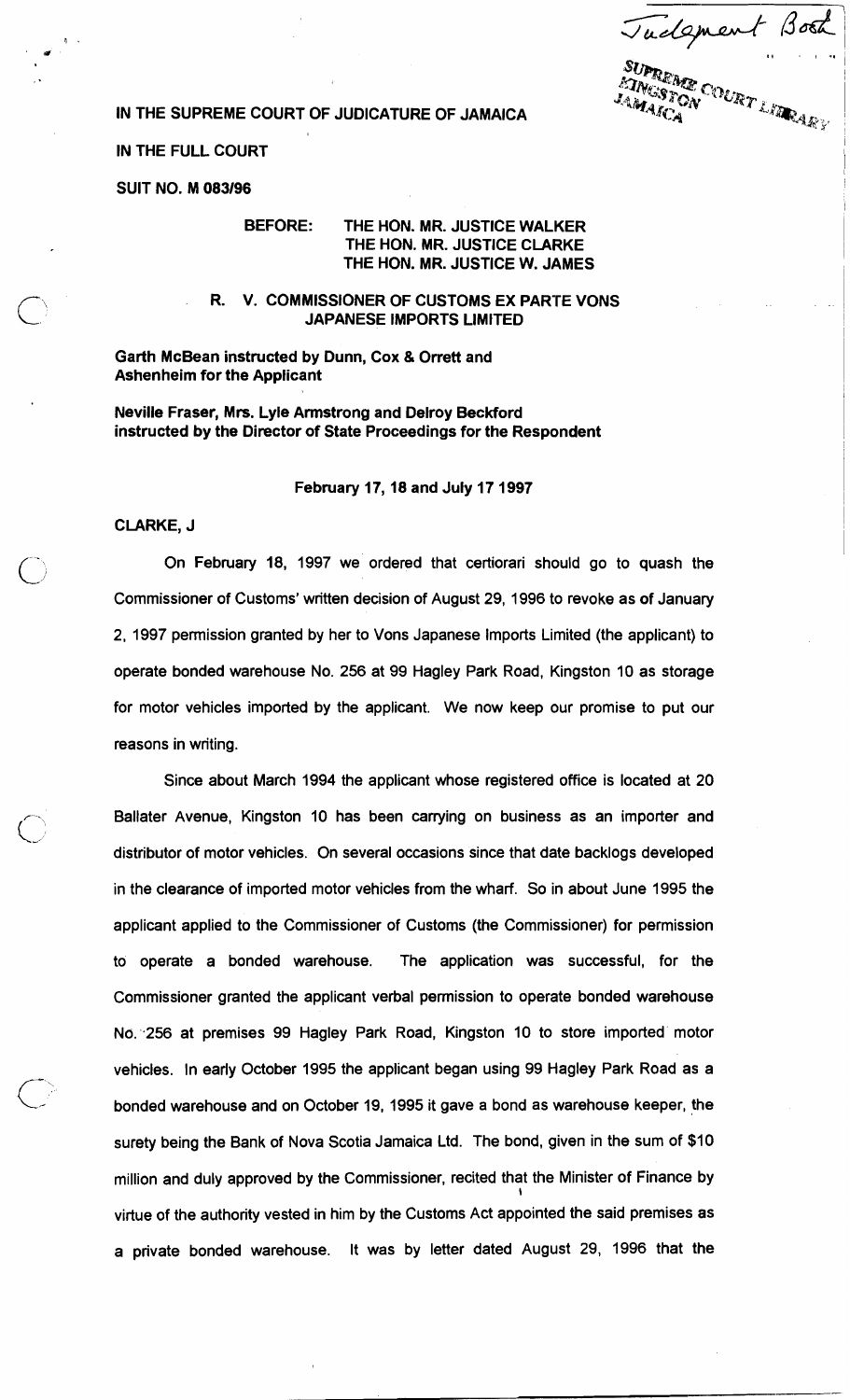Commissioner revoked her permission for the applicant to operate the said premises as

a bonded warehouse. The letter is in the following terms:

"Mr. Von Strolley Manager Von's Japanese Imports 20-22 Ballater Avenue Kingston

Dear Sir:

 $\ddot{\bullet}$ 

## **RE: BONDED WAREHOUSE 256**

Please recall that you have been granted verbal permission to operate bonded warehouse #256 to store imported motor vehicles. It is with regret that I inform you that the Commissioner has advised that the decision that had been taken although offered in good faith was ill advised.

Exporters operating under the Export Industry Encouragement Act (EIEA) are mandated to operate bonded warehouses. As a result of this the Department has found itself granting more warehouses than the staff can adequately control. The Government has therefore put a hold on the applications from distributors in order to facilitate Exporters.

The Commissioner has observed that your application falls at the top of a pile from other motor vehicle Dealers. These applications have all been put on hold for the reasons stated above.

The Commissioner is however mindful of the Expenses incurred and the commitments that you made as a result of our decision and wishes to apologise for the inconveniences you suffered.

Taking all factors into consideration you are hereby advised that effective January 2, 1997, your warehouse will effectively be closed. You will be permitted to prepare final entries for the warehoused goods within one (1) year but will not be able to warehouse new importation after the 2nd January, 1997.

**Sincerely** 

.............................. Sgd. Viris Page-Gardner (Mrs.) for Commissioner of Customs

Mr. Fraser submitted that there was no decision for the court to quash because the Commissioner had no authority to grant permission in the first place and that as a consequence she had authority to revoke the ostensible permission she gave to the applicant. He urged us to hold that in any case the Commissioner acted illegally in permitting the applicant to operate a private bonded wardhouse because by virtue of section 2(2)(iv) of the Customs Act it is the Minister, and only the Minister, who can lawfully give permission for permises to be operated as a bonded warehouse. We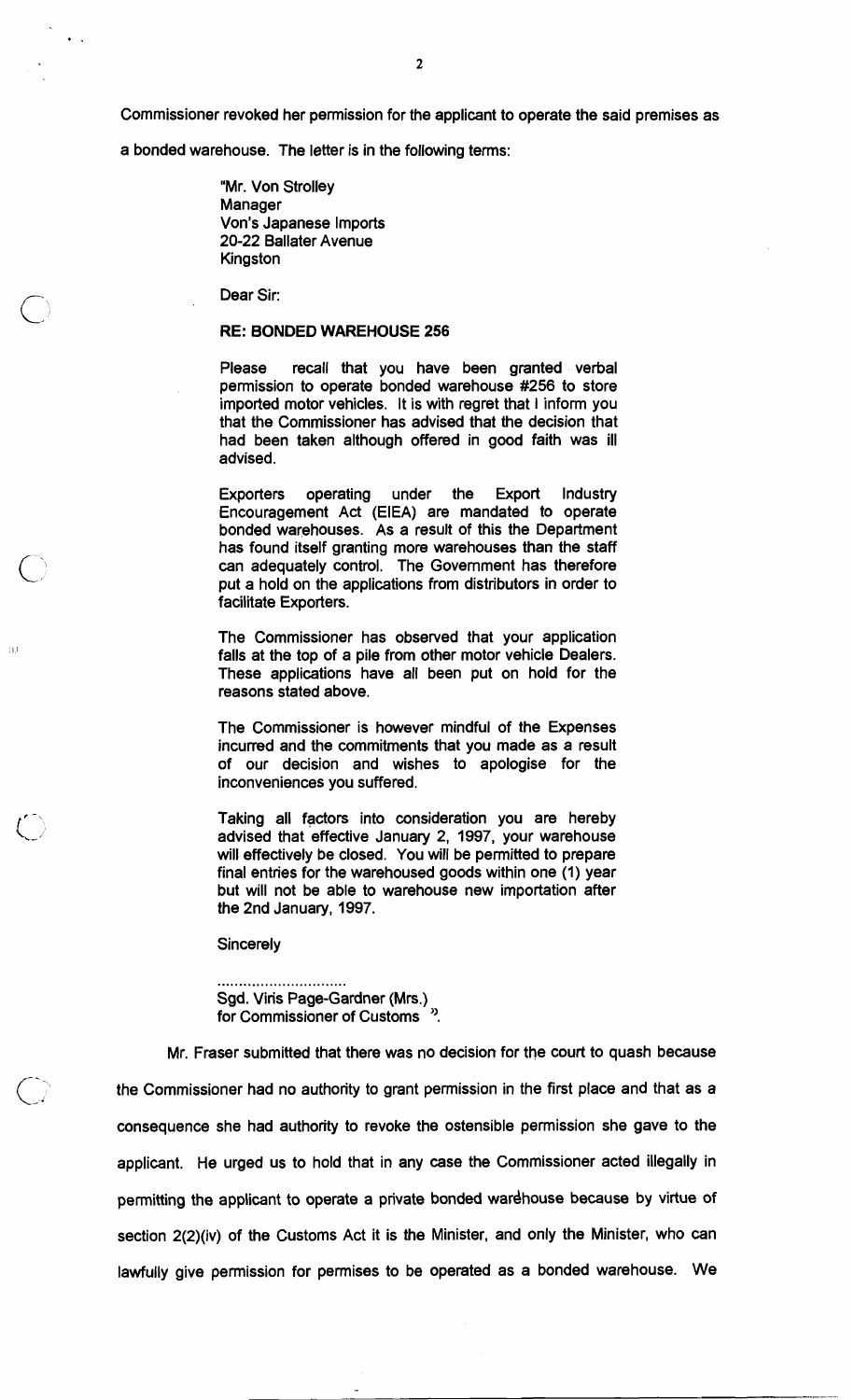reject those submissions. The short answer is that while it is the Minister who is empowered by the Customs Act to appoint premises as a private bonded warehouse, it is the Commissioner who is competent to give permission for the user of such premises as a private bonded warehouse: see section 2(2) (iv) and 98(1) of the Customs Act. On the evidence before us we find that the Minister duly appointed private warehouse situate at 99 Hagley Park Road a bonded warehouse. We further find that on that basis the Commissioner lawfully granted the applicant verbal permission to use the said bonded warehouse to store imported vehicles. Such action on the Commissioner's part accords with section 98(1) of the Customs Act which requires the Commissioner's written permission only where the building or place is to be used as a customs area. 'The subsection provides:

> "No building or place may be used as a private warehouse, or, save with the written permission of the Commissioner, as a Customs area, until a bond, in such sum as may from time to time in each case be required by the Commissioner, is given by the warehouse-keeper, or the owner or occupier of the Customs area, as the case may be, with one or more sufficient sureties, conditioned on due payment of all duties and the due observation of the provisions of the Customs laws."

Two grounds upon which the applicant sought relief are concerned with the question of procedural impropriety: see Lord Diplock's classification in **C.C.S.U. v. Minister for the Civil Service** [I9831 A.C. 394 at page 410. Those grounds are:

- (1) "The said decision of the Commissioner of Customs was in breach of the rules of natural justice in that the decision was taken without giving the applicant a hearing at all although the decision affected the applicant's rights and its legitimate expectation that the said permission to operate the said premises as a bonded warehouse would continue for a reasonable time."
- (2) "The said decision ... was unfair having regard to:
	- (i) the reasons for the said decision contained in a letter dated 29th August 1996 from the Commissioner of Customs ...
	- (ii) the fact that the granting of permission by the Commissioner of Customs for the applicant to use the said premises as a warehouse created a legitimate expectation by the applicant that the said permission would continue for a reasonable time.''

 $\mathbf{\mathbf{r}}$ 

Can the charge of procedural impropriety, in the sense that the decision breached the rules of natural justice, be properly refuted in this case? We think not. In our opinion, the Commissioner's power of revocation of permission was properly exercisable only

 $\mathbf{3}$